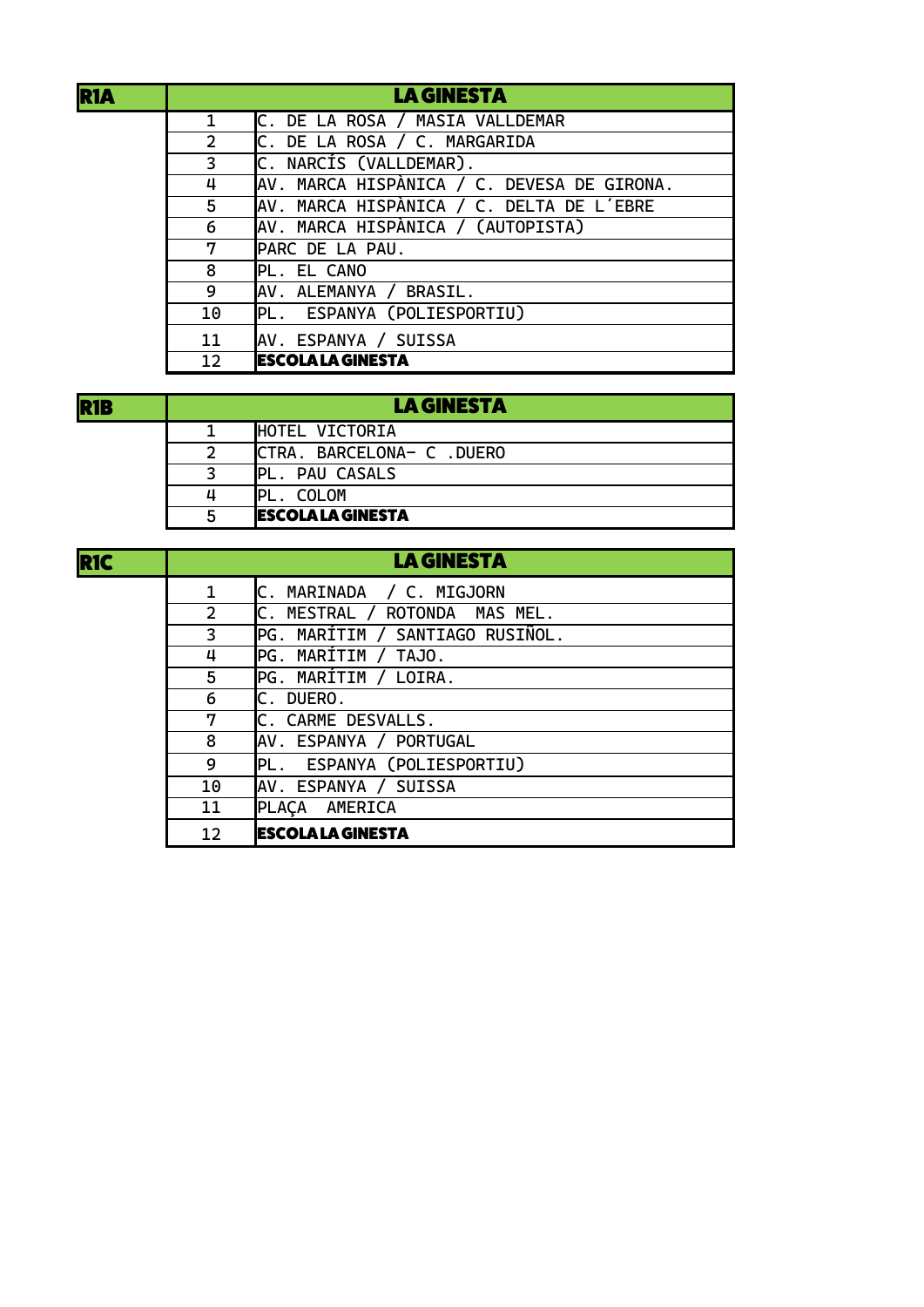| R <sub>2</sub> A | <b>JACINT VERDAGUER</b> |                                            |  |
|------------------|-------------------------|--------------------------------------------|--|
|                  | $\mathbf{1}$            | AV. MARCA HISPÁNICA / CADAQUÉS             |  |
|                  | $\overline{2}$          | AV. MARCA HISPÁNICA / C. DELTA DE L'EBRE.  |  |
|                  | 3                       | ANTILLES / MARCA HISPANICA (ANADA COLE)    |  |
|                  | 3B                      | PL. EL CANO ( DE TORNADA A CASA)           |  |
|                  | 4                       | MÈXIC/ PANAMÀ (ANADA COLE)                 |  |
|                  | 4B                      | AV. ESPANYA / C. REPÓS (DE TORNADA A CASA) |  |
|                  | 5                       | CTRA. BARCELONA C-31 / C. SEGURA.          |  |
|                  | 6                       | CTRA. BARCELONA C-31 / C. DUERO.           |  |
|                  | 7                       | PL. MEDITERRANI.                           |  |
|                  | 8                       | <b>ESCOLA MOSSÈN JACINT VERDAGUER</b>      |  |

| <b>R2B</b> | <b>JACINT VERDAGUER</b> |                                       |  |
|------------|-------------------------|---------------------------------------|--|
|            |                         | AV. ESPANYA / SUÏSSA                  |  |
|            | $\overline{2}$          | CTRA.BARCELONA - HOTEL VICTORIA       |  |
|            | 3                       | LLUÍS COMPANYS / TAMESI               |  |
|            | 4                       | LLUÍS COMPANYS / ESTACIO FFCC         |  |
|            | 5                       | LLUÍS COMPANYS / GARONA               |  |
|            | 6                       | PASSEIG MARÍTIM / DUERO               |  |
|            | 7                       | PASSEIG MARÍTIM/ C LOIRA              |  |
|            | 8                       | <b>CARME DESVALLS</b>                 |  |
|            | 9                       | <b>ESCOLA MOSSÈN JACINT VERDAGUER</b> |  |